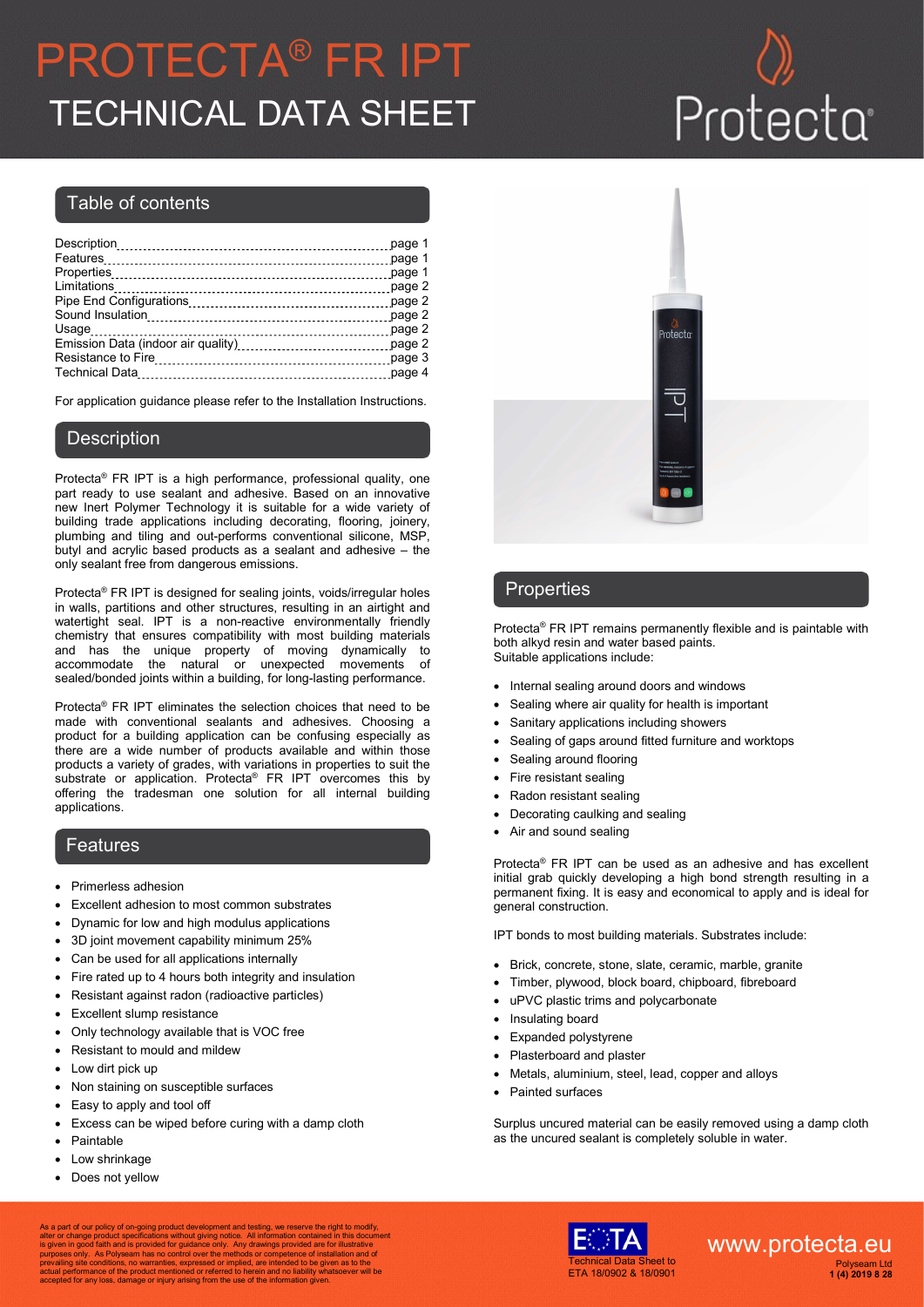# PROTECTA® FR IPT TECHNICAL DATA SHEET

- Where metals are not compatible with water contact, they should be primed prior to any sealant application.
- The sealant is soluble in water in wet/uncured state and cannot be used submerged or in rain. Applied sealant must not be sprayed with water or other fluids before skin formation (<30 min).
- The sealant should not be used outdoors due to the design of the curing process technology.
- Very narrow seals cure faster than normal. There is a special version of IPT that cures more slowly.
- Recommended for use in joints up to 20mm wide, larger joints widths can be accommodated.

### Pipe End Configurations

When testing fire sealing of pipes, one can choose not to cap (or close) the pipe, or cap the pipe inside the furnace, or outside the furnace, or on both sides. The configuration chosen depends on the intended application of the pipe and/or the installation environment.

The code defining if a pipe is capped is stated after the fire classification. For instance, EI 60 C/U which means the pipe was capped inside the furnace, and uncapped outside the furnace. The test configuration defines the approvals possible.

Our engineering judgment based on EN 1366-3:2009 are:

| Intended use of pipe                                              | Pipe end<br>condition <sup>4)</sup> |                     |
|-------------------------------------------------------------------|-------------------------------------|---------------------|
|                                                                   | At drainage                         | $U/U$ <sup>1)</sup> |
| Rainwater pipe, plastic                                           | Not at drainage                     | C/C <sup>2</sup>    |
|                                                                   | Ventilated drain                    | $U/U$ <sup>1)</sup> |
| Drainage or sewage pipe, plastic                                  | Unventilated drain                  | $U/C$ <sup>1)</sup> |
|                                                                   | Drain w/water trap                  | $U/C$ <sup>1)</sup> |
|                                                                   | Not at drainage                     | C/C <sup>2</sup>    |
| Pipe in closed circuit (water, gas, air, electricity etc.)        | $C/C$ <sup>2)</sup> <sup>3)</sup>   |                     |
| Flue gas recovery system pipe, plastic                            | $U/C$ <sup>1)</sup>                 |                     |
| Pipe with open ends and $\geq$ 50cm length on both sides, plastic | U/U <sup>2</sup>                    |                     |
| Pipe supported by suspension                                      | Fire rated support                  | $C/U$ <sup>1)</sup> |
| system, metal                                                     | Non-fire rated                      | $U/C$ <sup>1)</sup> |
| Waste disposal shaft pipe, metal                                  | $U/C$ <sup>1)</sup>                 |                     |

1) Suggested in EN 1366-3:2009.

2) Polyseam' s judgment based on tests.

<sup>3)</sup> Metal pipes should have fire rated support.

4) U/U classified fire seals cover C/U, U/C and C/C. C/U classified fire seals cover U/C and C/C. U/C classified fire seals cover C/C.

### Limitations **Sound Insulation**

| <b>Description</b>                   | <b>Sound reduction</b> |
|--------------------------------------|------------------------|
| Single sided seal $\geq 12$ mm depth | <b>Rw 62 dB</b>        |
| Double sided seal ≥ 12mm depth       | $>$ Rw 62 dB           |

Protecta® FR IPT has been tested at EXOVA BM Trada (UKAS accredited); according to EN ISO 10140-2:2010.

Usage of any backing material is optional, due to the tests being conducted with sealant only.

#### Usage

Usage for a standard 300ml cartridge.

| <b>Joint size</b><br>(mm) | 6x6  | $9 \times 6$ | $12 \times 6$ | $25 \times 10$ | $7 \times 7$<br>fillet | $10 \times 10$<br>fillet |
|---------------------------|------|--------------|---------------|----------------|------------------------|--------------------------|
| Linear m./<br>cartridge   | 8.63 | 5.5          | 4.1           | 1.2            | 12.0                   | 6.0                      |

## Emission data (indoor air quality)

| <b>Compound</b>         | <b>Emission rate after</b><br>3 days | <b>Emission rate after</b><br>4 weeks |  |
|-------------------------|--------------------------------------|---------------------------------------|--|
| TVOC                    | 7.7 $\mu$ g/m <sup>3</sup>           | n.d. $(< 5 \mu q/m^3)$                |  |
| <b>TSVOC</b>            | n.d. $(< 5 \mu g/m^3)$               | n.d. $(< 5 \mu g/m^3)$                |  |
| VOC w/o NIK             | n.d. $(< 5 \mu g/m^3)$               | n.d. $(< 5 \mu g/m^3)$                |  |
| R Value                 | $n.d.$ (< 1)                         | $n.d.$ (< 1)                          |  |
| Formaldehyde            | n.d. $(< 3 \mu g/m^3)$               | n.d. $(< 3 \mu g/m^3)$                |  |
| Acetaldehyde            | n.d. $(< 3 \mu g/m^3)$               | n.d. $(< 3 \mu g/m^3)$                |  |
| Sum for+ace             | $n.d.$ (< 0.002 ppm)                 | $n.d.$ (< 0.002 ppm)                  |  |
| Carcinogenic            | n.d. $(< 1 \mu g/m^3)$               | n.d. $(< 1 \mu g/m^3)$                |  |
| n.d. means not detected |                                      |                                       |  |

Protecta® FR IPT complies with the requirements of GEV and the results correspond to the EMICODE emission class EC 1PLUS which is the best possible environmental and indoor hygiene health protection mark.

IPT is the only technology available with no dangerous emissions during usage and curing. Tested by Eurofins Product Testing, report number G17798A.

As a part of our policy of on-going product development and testing, we reserve the right to modify,<br>alter or change product specifications without giving notice. All information contained in this document<br>is given in good

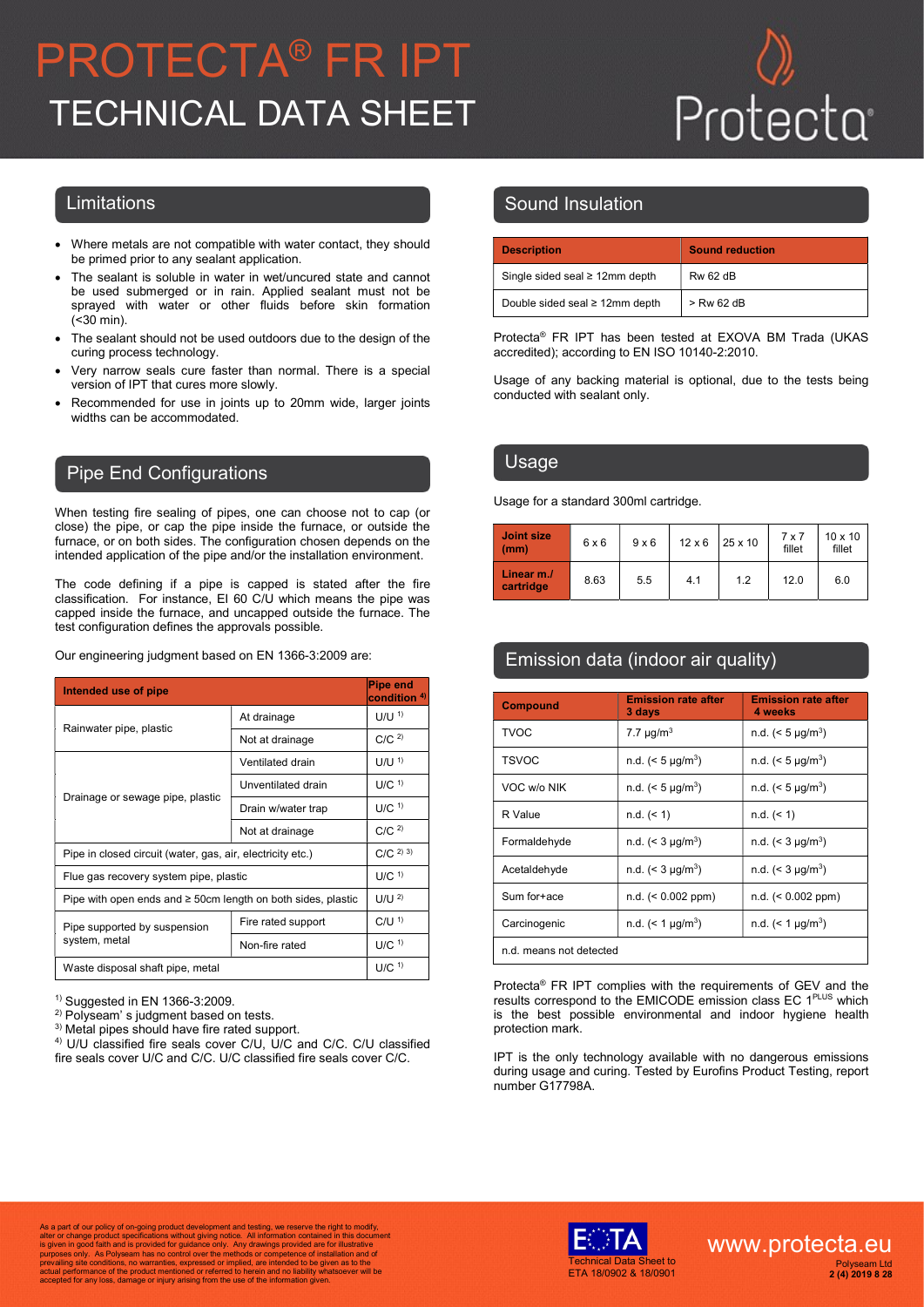# PROTECTA® FR IPT **TRUTECTA FRIPT**<br>TECHNICAL DATA SHEET Protecta<sup>.</sup>



## Resistance to Fire – Linear Seals

| <b>Construction</b>                                                                                                                                                      | <b>Seal position</b>                                       | <b>Minimum</b><br>seal depth | <b>Backing material</b>                      | <b>Maximum</b><br>seal width | <b>Fire resistance</b> |
|--------------------------------------------------------------------------------------------------------------------------------------------------------------------------|------------------------------------------------------------|------------------------------|----------------------------------------------|------------------------------|------------------------|
| Drywalls, masonry,<br>aerated concrete or<br>concrete walls<br>$(≥ 75$ mm thick)                                                                                         | Both sides against steel<br>partition horizontal tracks    | 12.5 mm                      | None necessary                               | 25 mm                        | EI 45 (E 60)           |
| Drywalls, masonry,<br>aerated concrete or<br>concrete walls<br>$(≥ 100$ mm thick)                                                                                        | Both sides against steel<br>partition horizontal<br>tracks | 12.5 mm                      | None necessary                               | 25 mm                        | EI 60 (E 90)           |
|                                                                                                                                                                          |                                                            | 12.5 mm                      | Mineral stone wool minimum 12.5mm deep       | $30 \text{ mm}$              | EI 120 (E 120)         |
|                                                                                                                                                                          | Both sides against steel<br>partition vertical tracks      | 12.5 mm                      | None necessary                               | $15 \text{ mm}$              | EI 120 (E 120)         |
|                                                                                                                                                                          | Both sides in horizontal<br>or vertical seals              | 12.5 mm                      | Mineral stone wool minimum 12.5mm deep       | 30 mm                        | EI 120 (E 120)         |
| Rigid walls comprise<br>masonry, aerated<br>concrete or concrete,<br>within walls or between<br>the head of walls and<br>the soffit of floor slabs<br>$(≥ 150$ mm thick) | Single sided in<br>horizontal seals                        | 15.0 mm                      | Mineral stone wool minimum 45mm deep         | 30 mm                        | EI 60 (E 240)          |
|                                                                                                                                                                          | Double sided in<br>horizontal seals                        | 15.0 mm                      | Mineral stone wool minimum 45mm deep         | 30 mm                        | EI 240 (E 240)         |
| Rigid floors comprise<br>aerated concrete or<br>concrete within floors or<br>between floors and<br>walls ( $\geq$ 150 mm thick)                                          | Single sided top face                                      | 25.0 mm                      | Protecta Mineral Fibre BIO minimum 48mm deep | 30 mm                        | EI 180 (E 240)         |
|                                                                                                                                                                          | Double sided top and<br>soffit                             | 15.0 mm                      | Mineral stone wool minimum 20mm deep         | $30 \text{ mm}$              | EI 240 (E 240)         |

For fire sealing service penetrations, please refer to the Installation Instructions.

As a part of our policy of on-going product development and testing, we reserve the right to modify,<br>alter or change product specifications without giving notice. All information contained in this document<br>is given in good



www.protecta.eu Polyseam Ltd 3 (4) 2019 8 28